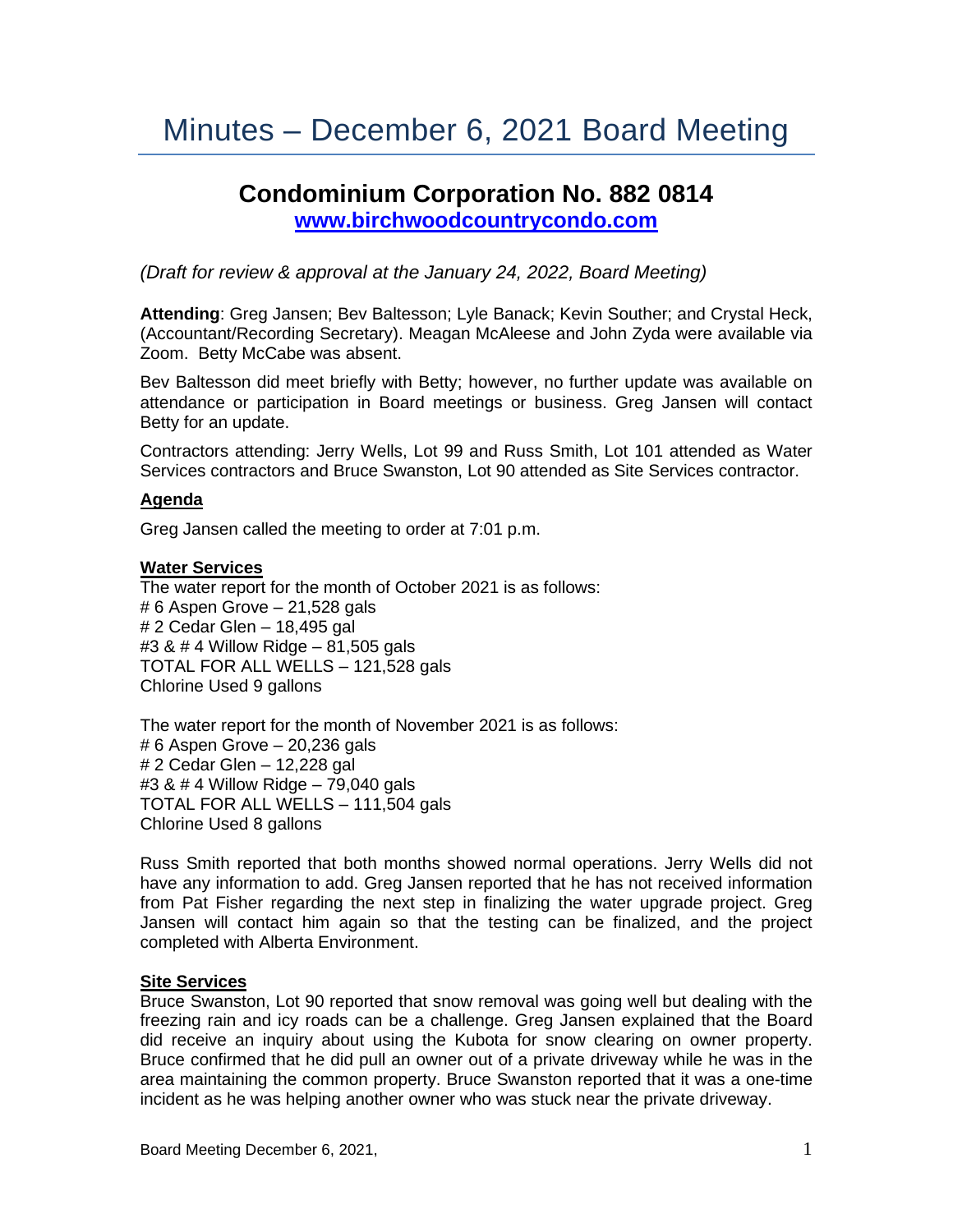There was an electrical break and loss of power between Lots 35 and 36 in November. Further discussion was held during the New Business section of the minutes.

Greg Jansen thanked the contractors for their attendance, and they were excused.

#### **Approval of Previous Minutes**

Minutes of the October 25, 2021, Organization meeting were previously circulated.

**Motion:** Kevin Souther moved that the minutes be accepted as presented. Lyle Banack seconded the motion. **Carried unanimously**

Minutes of the October 25, 2021, Board meeting were previously circulated.

**Motion:** Lyle Banack moved that the minutes be accepted as presented. Meagan McAleese seconded the motion. **Carried unanimously**

#### **Financial Report**

Crystal Heck circulated via email the August, September, and October 2021 financial statements. Bev Baltesson provided the report on overdue fees as of December 3, 2021. There is currently \$8,631 in arrears of which there are 3 lots owing a total of \$2,250 on the Special Levy for the Water Upgrade. Bev also noted that a portion of the total overdue amounts are a result of interest and surcharges that have been applied to the overdue Special Levy.

Bev advised that there are 3 lots that have not provided any payment towards the July to December 2021 Assessment. Bev will work with Crystal to further manage these arrears, including pulling titles and registering caveats, if necessary.

## **Secretary Report**

Bev Baltesson reported that, with the assistance of Shirley Weslosky, 2022 Assessments were mailed the first week of November.

Bev advised that she did meet briefly with Betty McCabe regarding Secretarial work, however, Betty advised that she would be unavailable for any assistance in the office until further notice.

Bev will continue to manage the Secretary/Treasurer work with the assistance of Shirley.

## **Brazeau County Liaison**

Lyle Banack did not have anything to report.

#### **Old Business**

#### **Action items as per list**

- Electrical boxes On hold until Spring 2022
- CC Valve and Water Hydrant Locations On hold until Spring 2022
- Lights at Township Road 494 entrance On hold to Spring 2022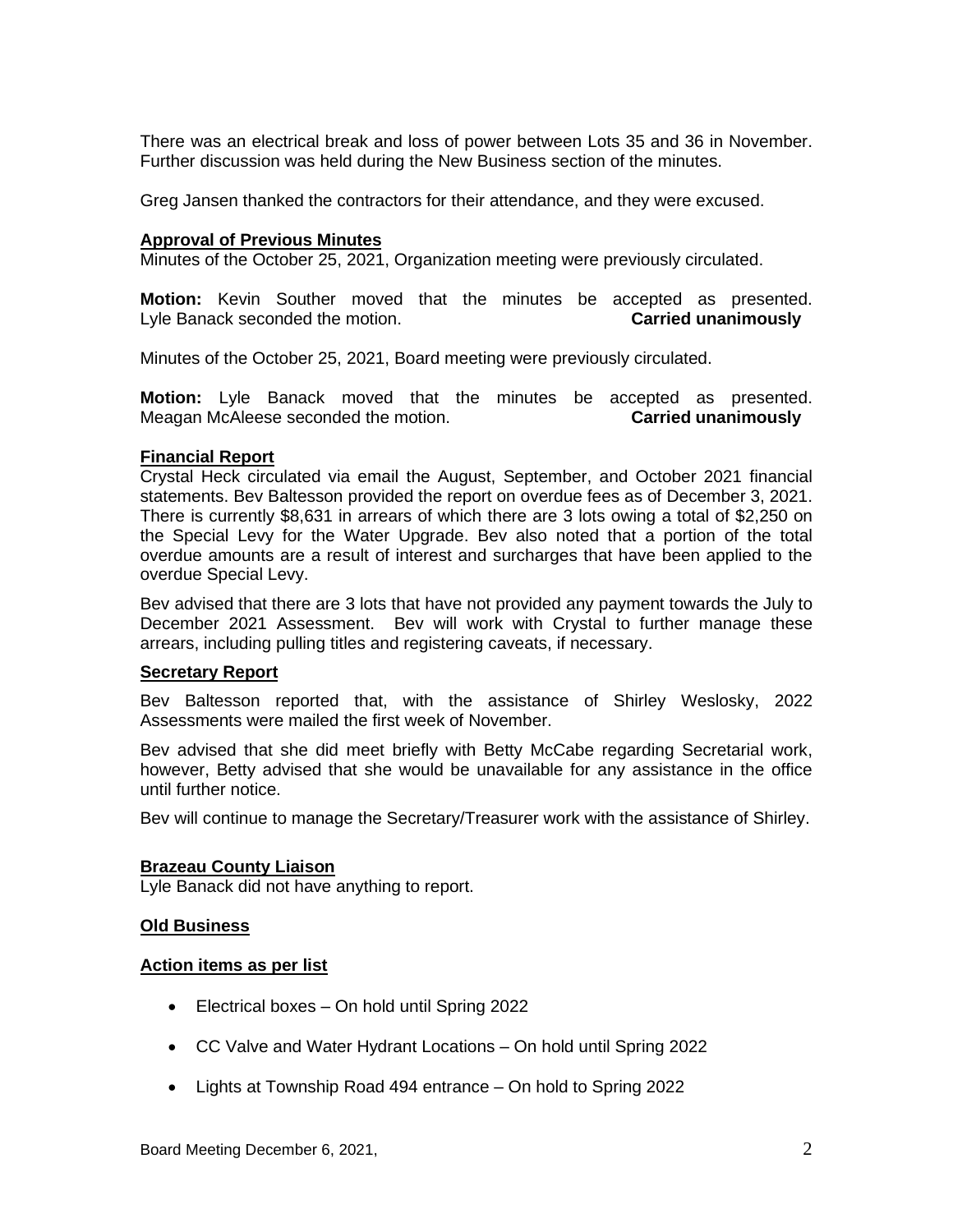- Water Upgrade Project Greg Jansen will contact Pat Fisher to finalize the required testing and reporting.
- Aspen Grove Wellhouse Flooding On hold to Spring 2022 to determine if there is still a problem.
- Reserve Fund Study Meagan McAleese advised that Archi Worx Consulting Inc have advised that they are able to resume work on our Reserve Fund Study. Meagan advised that they could provide a timeline for the project completion or refund our deposit if we would prefer to source an alternate Engineer.

Lyle Banack commented that he would like to continue with the agreement in place and remarked that the Board entered into this agreement with plenty of time to be completed. Bev Baltesson commented that the Reserve Study does not have to be completed until the end of 2022 and would also like to continue with the current agreement. No objections were raised during further discussion, so Meagan was asked to contact Archi Worx Consulting Inc and ask them to proceed and provide a timeline for project completion.

- Willow Ridge Wellhouse Shingles Kevin Souther advised that he has no update from the contractor and work may not be completed until Spring 2022.
- Willow Ridge and Aspen Grove Siding Kevin Souther advised that he has no update from the contractor and work may not be completed until Spring 2022.
- Tree trimming and removal Kevin Souther advised that this work has started with some trees removed near Birchwood Center and in front of Lot 92. Kevin confirmed that the contractor has been asked to trim the brush back along the north side of the entrance to Cedar Glen. Project is in progress.
- Window Repair Cedar Glen Kevin Souther advised that the window has been received and installed. No further action required; item is complete.
- Relocate Security Camera Kevin Souther advised that additional SD cards have been purchased for the cameras. Kevin reported that he adjusted the settings on the cameras, and they remain in the same locations. Further review will be done to determine if any more action will be needed.
- Revised backup water services contract Bev Baltesson provided the revised Back-Up Water Services contract that mirrored the wording in the new Water Services contract awarded to Russ Smith, October 1, 2021. Bev advised that the revision only needs to be approved by the Board, the Back-Up Water Services Contractor is already in place. John Zyda asked that, if approved, could the contract be cancelled with 60 days notice. All contracts include a 60-day notice to cancel by either party.

**Motion:** Kevin Souther moved to accept the revised Back-Up Water Services contract. Meagan McAleese seconded the motion.

 **Carried, 5 in Favor & 1 Abstainer**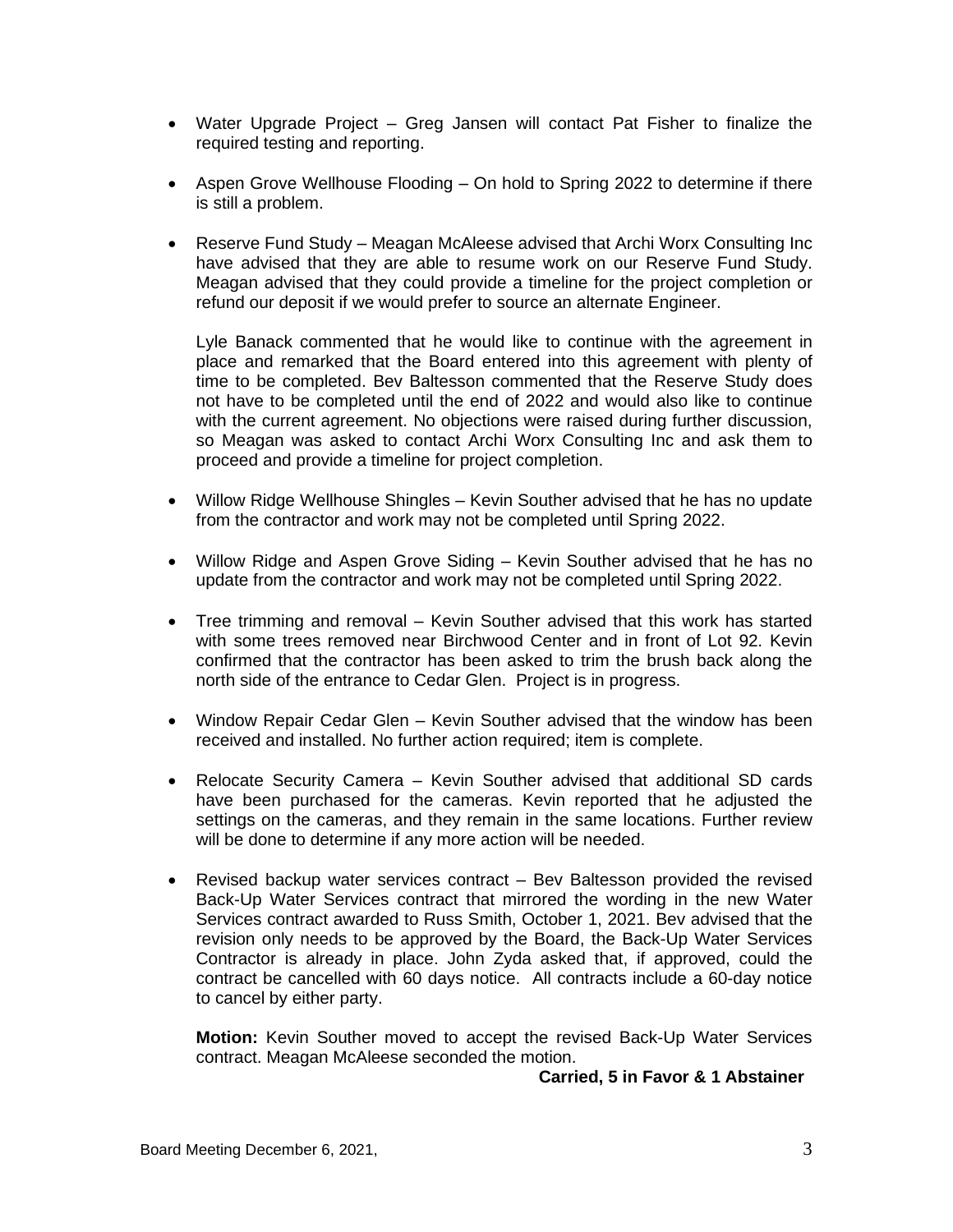## **New Business**

## **Small Business Contractor and Local Assistance List**

Meagan McAleese would like to compile a list of small business contractors, local owners or nearby neighbors that may be able to offer assistance to other owners. Lyle Banack remarked that Brazeau County may have contractors or people interested in this kind of assistance. Lyle suggested that the County switchboard operator or councilor Anthony Heinrichs may know if the County has this kind of information.

Lyle Banack also advised that G&C Steamer advised that they will no longer be providing residential sewage removal. Lyle suggested that companies for sewage removal may want to be included on the list.

Any owner that would like their name and type of service included in the list should contact Meagan McAleese at 403-318-1228.

# **Cost Savings & Board Focus**

John Zyda expressed his concern about costs and contracts awarded by the Board of Directors. John remarked that he is representing elderly owners, on fixed incomes and the Corporation can no longer award lucrative contracts awarded by nepotism and cronyism. John also commented that he wants to ensure that the focus of the Board is to lower condominium fees and all contracts should be reviewed.

A discussion was held on the history of contract reviews and how the most recent contracts were advertised and awarded. John expressed concern that contracted work was not advertised in the newspaper or on Facebook. Bev Baltesson explained that owners were advised and asked to notify any business or person who may be interested in the contracted positions. Lyle Banack commented that it benefits all owners if contractors are near or living in the neighborhood.

John Zyda asked Bev Baltesson to confirm if Jerry Wells is her brother-in-law. Bev confirmed that Jerry is a relative and that he was a contractor for the Corporation prior to her being elected to the Board and that she leaves any meeting if there are discussions regarding awarding, renewing, etc. of the contract and abstains from any vote. Lyle Banack commented that Bev has not acted inappropriately in any way. Greg Jansen remarked that, Jerry Wells is a paid contractor for Water Services in a back-up or supervisory role, however, he provides countless hours of volunteer hours for electrical, plumbing, and other work for the Corporation that benefits all owners.

Lyle Banack expressed that he disagreed with John's assessment of how contracts are awarded, and the past Board of Directors worked very hard over that past 18 months to ensure qualified contractors were awarded contracts while keeping the owner's best interest and costs in mind. Lyle reported that the Board started with a Water Upgrade project cost estimate of over one million dollars. Through work done by the Board, the project engineer and volunteers, costs were reduced to approximately \$200,000. Volunteer work done by Jerry Wells, Frazer House, Rod Yakubow, John Budd and the Board of Directors saved owners thousands of dollars.

John Zyda suggested that existing contracts should be cancelled as some duties are duplicated on multiple contracts. Lyle Banack commented that history shows that may not be in the best interest of all owners. If one contractor is responsible for several jobs,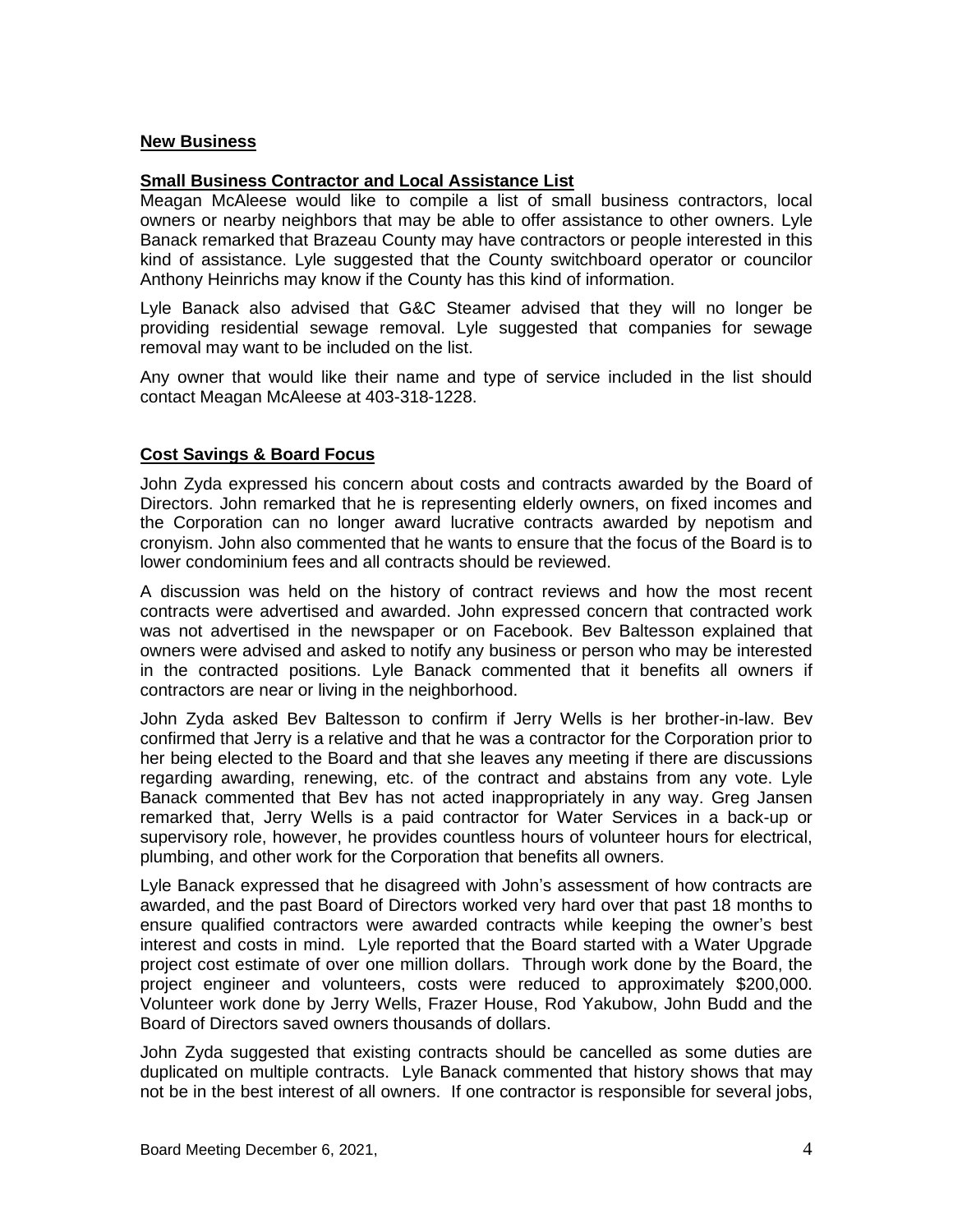replacing that contractor may be difficult to replace as they may not be experienced in all tasks. Bev Baltesson also advised that some contractors must be adequately certified for the work they are contracted for.

**Motion:** Lyle Banack moved to continue with all contractors currently employed by the Corporation with no contract reviews scheduled until a vacancy occurs. Kevin Souther seconded the motion. **Carried, 4 in favor, 1 opposed, 1 abstainer**

# **Electrical Line Break Lots 35 & 36**

Kevin Souther provided an update on the electrical outage near Lots 35 & 36. Kevin Souther advised that Fortis is looking for a map of electrical lines owned by the Corporation. Fortis needs this information to ensure that the transformer put in place is large enough to supply all users. Bev Baltesson will arrange to get the map that Kevin needs.

Bev Baltesson advised that we have received invoices from Tri-Electric, HVO and Jones Trucking & Gravel for work done on the repair. Additional invoicing is expected from Fortis and for owner equipment used. Kevin Souther indicated that the invoicing was within reason for an emergency situation.

Kevin advised that a crack in a breaker was also found in the electrical box by Birchwood Center. Kevin contacted Jerry Wells to determine if the corporation had a spare in inventory. Jerry was able to pull a spare breaker from the inventory and the breaker was replaced. Jerry reached out to Lyle Banack to purchase a breaker to put back in the inventory. Lyle was able to find both new and used breakers and purchased 2 refurbished breakers for spare inventory.

Kevin reported that the emergency spool of underground concentric cable that the corporation had in inventory was used for the electrical emergency repair and may remain buried. Bev did ask Jerry to get a quote from the wholesaler for this cable if the Board wanted to replace it to inventory for emergency use. The wholesaler advised that their supplier is not taking any purchase orders at this time as they cannot fill any orders. John Zyda asked for the specifications of the cable and will arrange to provide a quote. Bev will forward details of the cable and previous quote to John.

Lyle Banack suggested that the Corporation should trouble shoot more electrical lines using the thumper to determine deficiencies to enable repairs to be done proactively. A discussion was held and there was agreement that it may be beneficial to look into using the thumper equipment on other lines in the community. This item will be tabled until the Spring of 2022.

## **Estoppel Wording Review**

Bev Baltesson previously emailed the wording regarding the costs of the water upgrade that was included on all Estoppels. A brief discussion was held, and, because the water upgrade is near completion and well under budget, the wording is no longer necessary.

**Motion:** Lyle Banack moved to remove the water upgrade wording (paragraph G) from the estoppels. Meagan McAleese seconded the motion. **Carried, Unanimously**

Crystal Heck will revise any estoppels in the future.